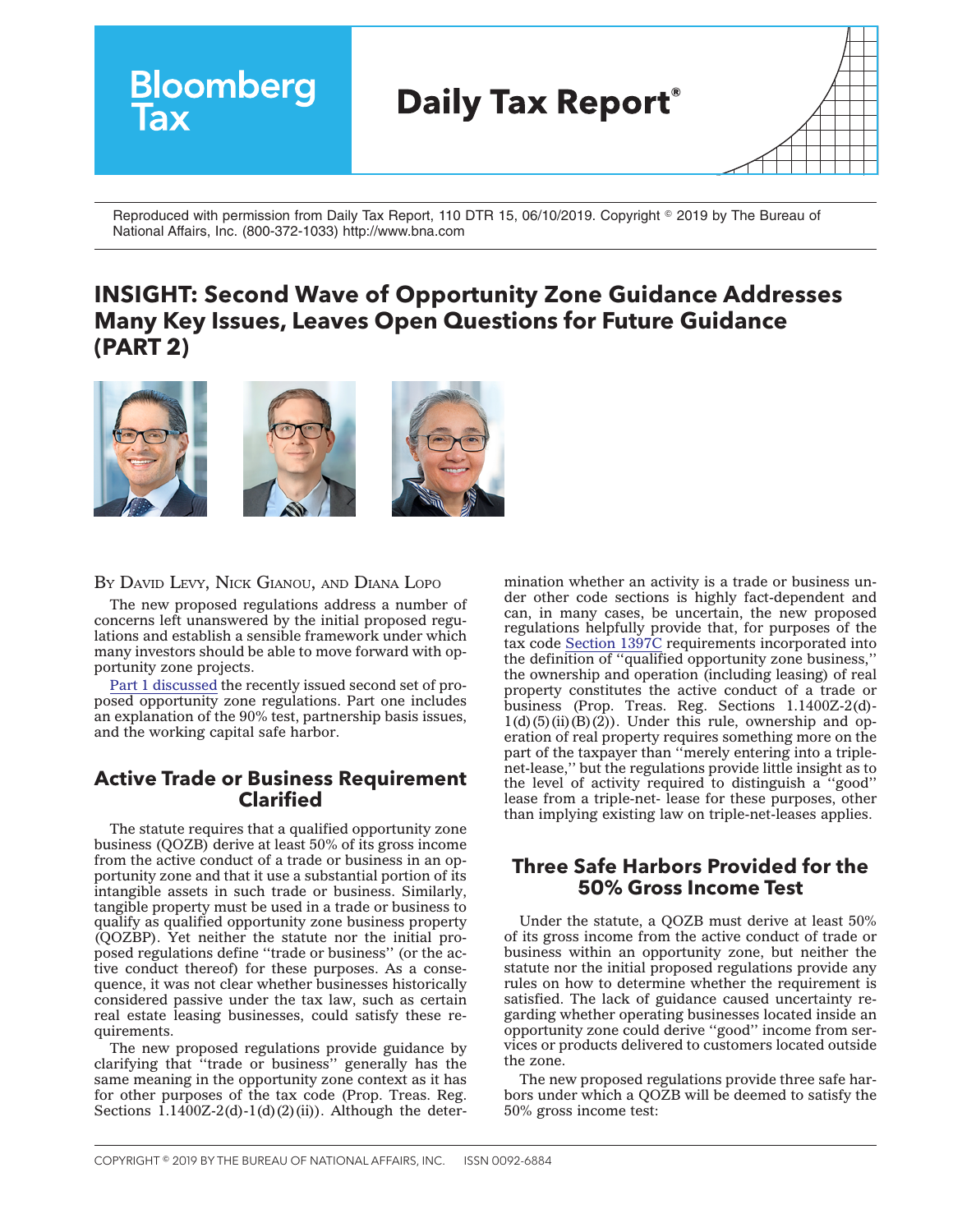1. At least 50% of the services performed by employees and independent contractors, based on hours, are performed within the opportunity zone;

2. At least 50% of the services performed by employees and independent contractors, based on the amounts the QOZB pays for such services, are performed in the opportunity zone; or

3. The tangible property of the business in the opportunity zone and the management or operational functions performed for the business in the zone are each necessary to generate at least 50% of the gross income of the business.

If none of these safe harbors apply, the determination is made based on all the facts and circumstances (Prop. Treas. Reg. Sections  $1.1400Z-2(d)-1(d)(5)(i)$ .

Although it is useful to understand that the 50% gross income test can be satisfied based on hours worked and amounts paid, there is no guidance on how to determine whether services will be treated as performed within an opportunity zone or which types of service providers will qualify as independent contractors (rather than vendors) under these rules. For example, it is not clear whether a QOZB is required to treat amounts paid for third-party data-center or techsupport services provided from outside the opportunity zone as ''bad'' in its safe harbor calculations, nor is it clear whether the relationship between a QOZB and a data-center operator is one of customer and service provider or tenant and landlord. The rules also fail to prescribe standards for tracking hours worked and amounts paid for safe harbor purposes and it is not clear how, as a practical matter, such data is to be obtained from independent third-party vendors and service providers.

For example, will QOZBs subject service providers to cumbersome and off-market record-keeping and reporting requirements? What about employees of a QOZB that sometimes work remotely or respond to emails while traveling? What if a QOZB operating in an opportunity zone hires an agency to advertise its business outside the zone? Without additional guidance, neither of the first two safe harbors can be relied upon without significant analysis regarding whether and the extent to which meaningful services provided by anyone outside the opportunity zone must be taken into account. To avoid these issues, many OZ funds will likely prefer to rely on the third safe harbor, which, in the first instance, may be best suited for OZ funds in the real estate industry.

### **New Capital Redeployment Rules Provide 12-Month Reinvestment Period**

The statute directs Treasury to provide rules allowing an OZ fund a reasonable period of time to reinvest the proceeds from the sale or disposition of QOZP. In response, the new proposed regulations provide that, for purposes of the 90% asset test, any such proceeds will be treated as QOZP as long as they are reinvested in QOZP within 12 months after the OZ fund's receipt thereof and, prior to reinvestment, the proceeds are held in cash, cash equivalents, or short-term debt instruments (Prop. Treas. Reg. Sections 1.1400Z-2(f)- 1(b)). As in the working capital safe harbor provisions, the regulations grant relief if a failure to meet the 12-

month deadline is attributable to a delay in government action if the application for the action was completed during the 12-month period. Combining the 12-month reinvestment period with the 31-month working capital safe harbor, as well as the fact that an OZ fund's 90% asset test is tested every six months, could provide up to 49 months for capital redeployment.

Note, however, that this reinvestment rule does not defer the recognition of gain on the assets sold, as [Sec](https://irc.bloombergtax.com/public/uscode/doc/irc/section_1031)tion [1031](https://irc.bloombergtax.com/public/uscode/doc/irc/section_1031) would, for example. Thus, the OZ fund (and, in the case of an OZ fund that is a partnership or a REIT, its investors) will recognize the gain notwithstanding the reinvestment. Because the most salient tax benefit offered by the OZ legislation is the OZ tax exemption, and because any capital redeployment is likely to occur prior to 2028 (when all OZ designations expire), this provision likely will not be useful for appreciated QOZP, although it will certainly help OZ funds redeploy capital out of losing investments.

#### **Narrowing of Potential 'Inclusion Events'**

Under the statute, an OZ fund investor must include its deferred gain in income on the earlier of (1) the date on which the investment is sold or exchanged or (2) Dec. 31, 2026. Because the tax law defines ''exchange'' to include a wide variety of transactions in which property is moved from one regarded entity to another, there was concern that routine transactions, such as holding company formations and intragroup restructurings, might result in the acceleration of deferred gain and loss of the OZ tax exemption. The new proposed regulations address this concern by identifying those transfers that will be treated as ''inclusion events,'' those that will not be treated as inclusion events, and those that will allow the transferee to step into the shoes of the transferor with respect to the OZ tax exemption (Prop. Treas. Reg. Sections 1.1400Z-2(b)-1(c)).

Except in certain cases where the transaction would otherwise be tax-free, an inclusion event will generally occur when an OZ fund investor cashes out or reduces its equity interest in the OZ fund. Notably, distributions (even *pro rata* distributions) from an OZ fund in excess of basis can be inclusion events that accelerate an investor's deferred gain. This rule seems particularly harsh in the case of *pro rata* distributions of operating cash flow by OZ fund corporations, given that the OZ asset tests restrict the ability of OZ funds and QOZBs to hold cash.

Transactions that are not inclusion events include, for example, the contribution of an OZ fund interest to a partnership in exchange for a partnership interest, certain mergers involving OZ funds and entities that own interests in OZ funds, and certain corporate spinoffs. The rule that permits an OZ fund corporation to divide into two OZ funds would not appear to apply to OZ fund partnerships, although it is not clear whether this omission (if it exists) was intentional.

With one notable exception, transfers of corporate stock and partnership interests generally do not create adverse results for lower-tier entities that either hold or are classified as OZ funds. The exception applies in the context of transfers of interests in S corporations that directly own interests in OZ funds. If such a transfer results in a greater than 25% change of ownership in the